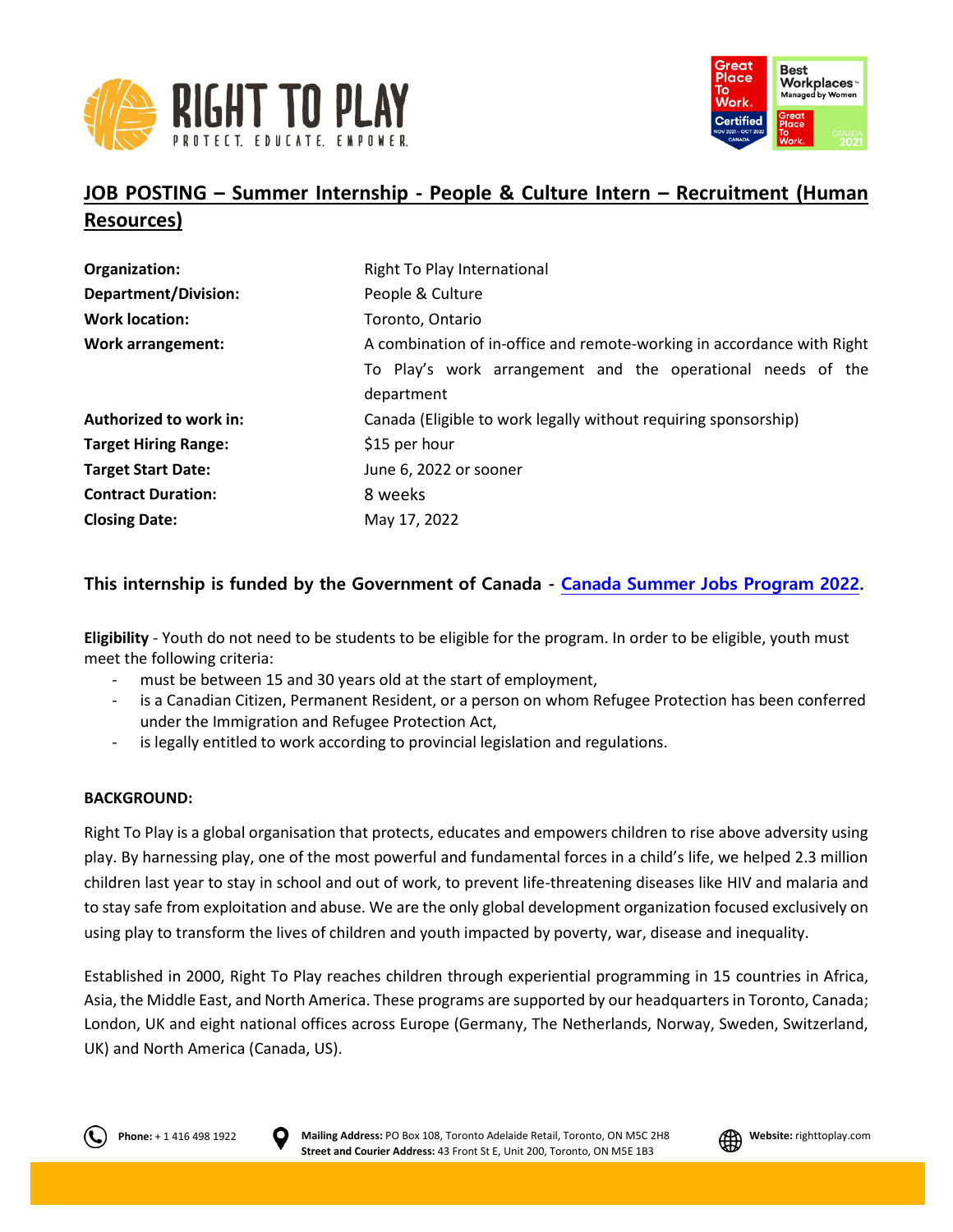



With a shared passion for our mission, our Culture Code guides how we act and interact based on five core pillars:

- Accept Everyone *Be intentional about inclusion*
- Make Things Happen *Seek opportunities to lead and innovate*
- Display Courage *Act with integrity*
- Demonstrate Care *Look after yourself and one another*
- Be Playful *Have fun at work*

Please visit [our website](http://www.righttoplay.ca/) to learn more about who we are and what we do, and [watch this video](https://www.righttoplay.com/en/landing/our-culture-code/) to find out about the five pillars of our Culture Code.

# **JOB SUMMARY:**

Right To Play's People & Culture Team supports over 500 employees across our 23 locations (including Canada). We seek to hire a visible minority youth with an interest in Human Resources and the not-for-profit sector.

The People & Culture Summer Intern will collaborate with our Headquarter People and Culture team, located in Toronto, Canada and London, UK, to support the implementation and management of a variety of people processes including Recruitment, Onboarding, and Offboarding. The intern will report to the Global Talent Acquisition Specialist and will interact directly with managers as they support various P&C processes.

The People and Culture intern's work will contribute to ensuring the People and Culture processes and initiatives are rolled out in a consistent manner across all our locations, and employees and managers are well supported with the appropriate communications and tools.

\_\_\_\_\_\_\_\_\_\_\_\_\_\_\_\_\_\_\_\_\_\_\_\_\_\_\_\_\_\_\_\_\_\_\_\_\_\_\_\_\_\_\_\_\_\_\_\_\_\_\_\_\_\_\_\_\_\_\_\_\_\_\_\_\_\_\_\_\_\_\_\_\_\_\_\_\_\_\_\_\_\_\_\_\_\_\_\_\_\_\_

# **PRIMARY RESPONSIBILITIES:**

- Support the creation of job postings based on job descriptions adhering to Right To Play formats
- Post jobs to Right To Play website and others job sites as required
- Conduct research to support sourcing strategies based on role requirements
- Utilize Applicant Tracking System to support recruitment process
- Coordinate and conduct professional reference checking process
- Coordinate the collection of recruitment data from Right To Play's multiple global locations

\_\_\_\_\_\_\_\_\_\_\_\_\_\_\_\_\_\_\_\_\_\_\_\_\_\_\_\_\_\_\_\_\_\_\_\_\_\_\_\_\_\_\_\_\_\_\_\_\_\_\_\_\_\_\_\_\_\_\_\_\_\_\_\_\_\_\_\_\_\_\_\_\_\_\_\_\_\_\_\_\_\_\_

- Support the candidate offer process, including the collection of required documents
- Support new hire onboarding and offboarding processes



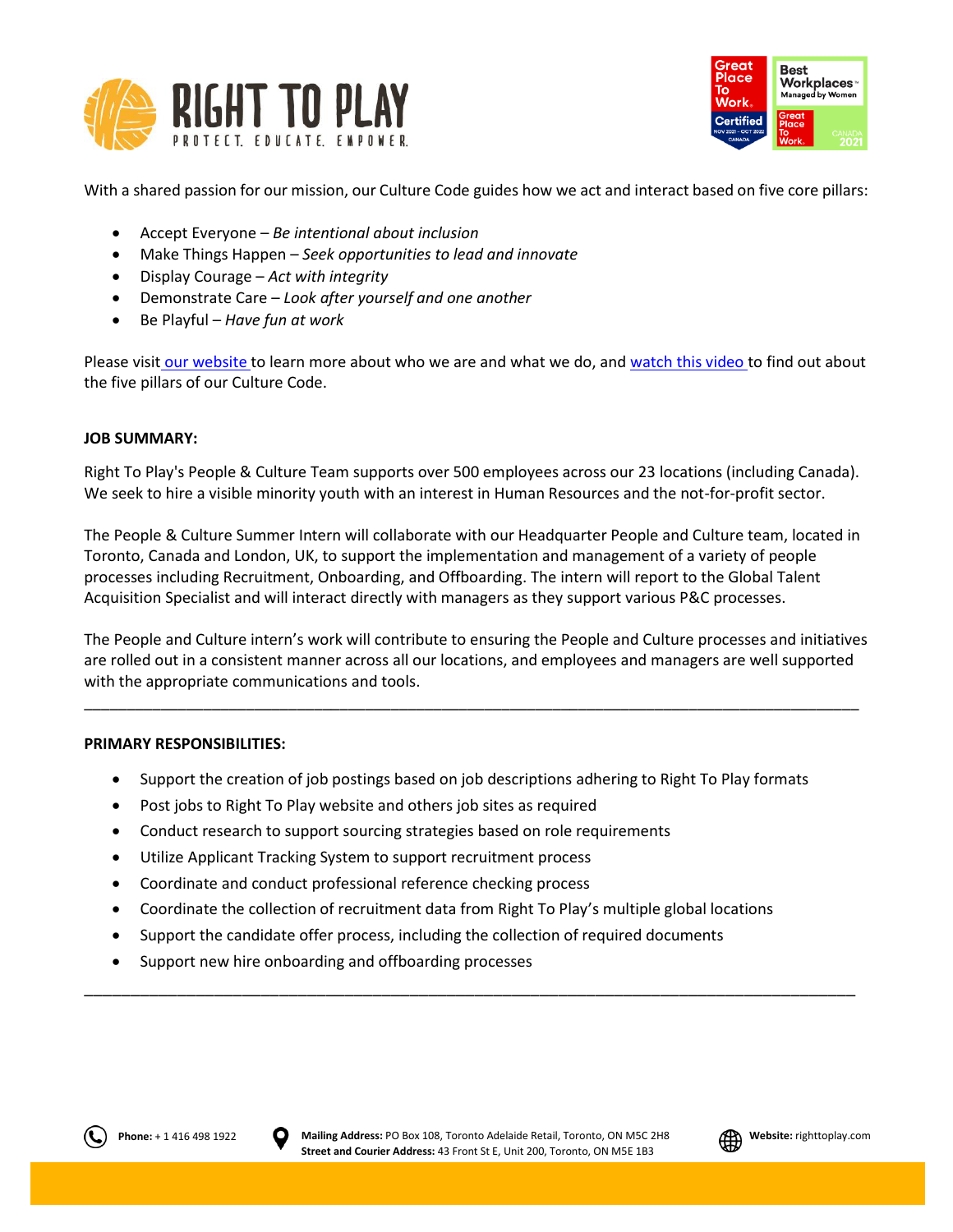



# MINIMUM QUALIFICATIONS (Must have):

# **EDUCATION/TRAINING/CERTIFICATION:**

 Working towards completion OR completion of post-secondary education with a degree or diploma in human resources, business administration, or related fields.

#### **EXPERIENCE:**

- Experience collaborating across a team to manage deliverables and ensure deadlines are met on time.
- Experience supporting the planning and coordination of meetings, experience with maintaining tracking documents/spreadsheets, and other project management tools.
- Experience working with individuals from diverse backgrounds, experiences, etc.

#### **COMPETENCIES/PERSONAL ATTRIBUTES:**

- Able to manage competing priorities and deliver tasks and projects on spec and on time.
- Comfortable in a fast-paced environment and meeting tight deadlines.
- Highly detail-oriented, with strong organizational skills.
- Eager to learn new skills and seeks out knowledge.
- Demonstrated ability to work within a team while being adaptable and flexible.
- Excellent interpersonal relationship skills and collaborative, supportive mindset.
- A confident oral and written communicator.

#### **KNOWLEDGE/SKILLS:**

- Excellent writing, editing, and proofreading skills.
- Familiarity with Office 365.
- Excellent time management and organizational skills.
- Familiarity with Human Resources processes and procedures would be an asset.

#### **WHO YOU ARE:**

You are highly driven, results-oriented, and collaborative with an interest in Human Resources and the not-forprofit sector. You have a passion for learning new skills and are a self-starter.

#### **WHAT YOU'LL GET:**

The opportunity to work with a passionate, innovative and collaborative team where you have the ability to make things happen. You will gain experience working for a Great Place to Work® Canada Certified and globally